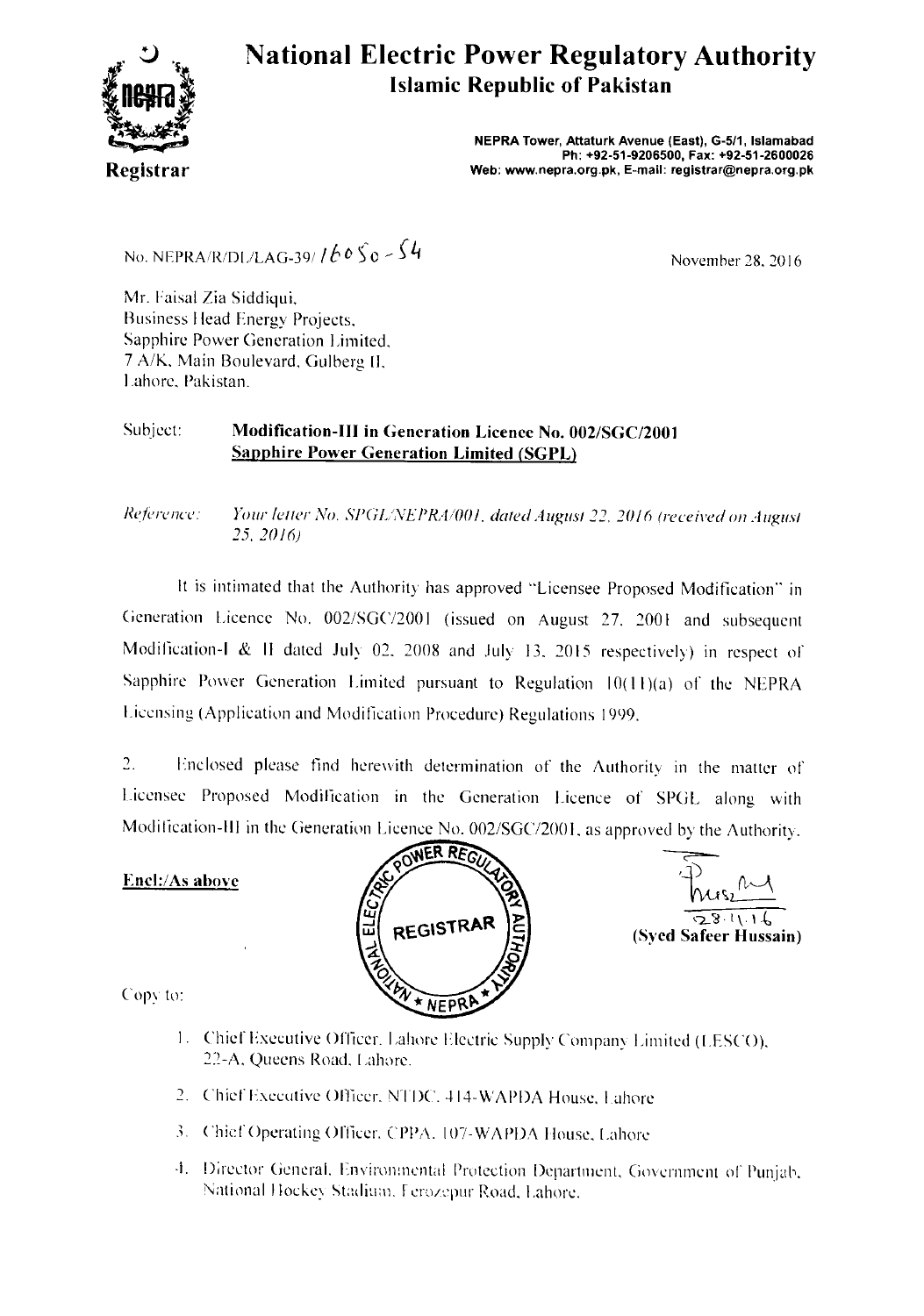# **National Electric Power Regulatory Authority**  (**NEPRA**)

## **Determination of Authority in the Matter of Licensee Proposed Modification of Sapphire Power Generation Limited in Respect of its Generation Licence**

#### **November 23, 2016 Case No. LAG-39**

#### **(A). Background**

(i). The Authority granted generation licences to Small Power Producers (SPPs) for a term of fifteen (15) years from the date of grant of generation licence. SPP is defined as owner of a generation facility of below 100 MW gross capacity, who was engaged in generation and sale of electric power as on 22<sup>nd</sup> April 2000 and who has not signed any power purchase agreement with WAPDA or KESC or an implementation agreement with the Government of Pakistan.

(ii). The Authority, in terms of Section-15 of the Regulation of Generation, Transmission and Distribution of Electric Power Act, 1997 (hereinafter referred to as "the NEPRA Act") granted a generation licence (No.002/SGC/2001 dated August 27, 2001 and subsequent Modification-I & II dated July 02, 2008 and July 13, 2015 respectively) to SPP in the name of Sapphire Power Generation Limited (SPGL). The said generation licence was granted to SPGL for its two distinct generation facilities with accumulative installed capacity of 56.80 MW located at District Sheikhupura and Kasur, in the province of Punjab.

(iii). Further, the Authority had allowed SPGL to supply power to nine (09) different Bulk Power Consumers (BPCs) under a Second Tier Supply Authorization (STSA) as stipulated in Section 21 & 22 of the NEPRA Act and Rule-7 of the NEPRA Licensing (Generation) Rules, 2000 ("the Generation Rules"). In addition to the generation licence, the Authority also granted SPGL a

ũ,

**REGISTRAR** 

Page 1 of 7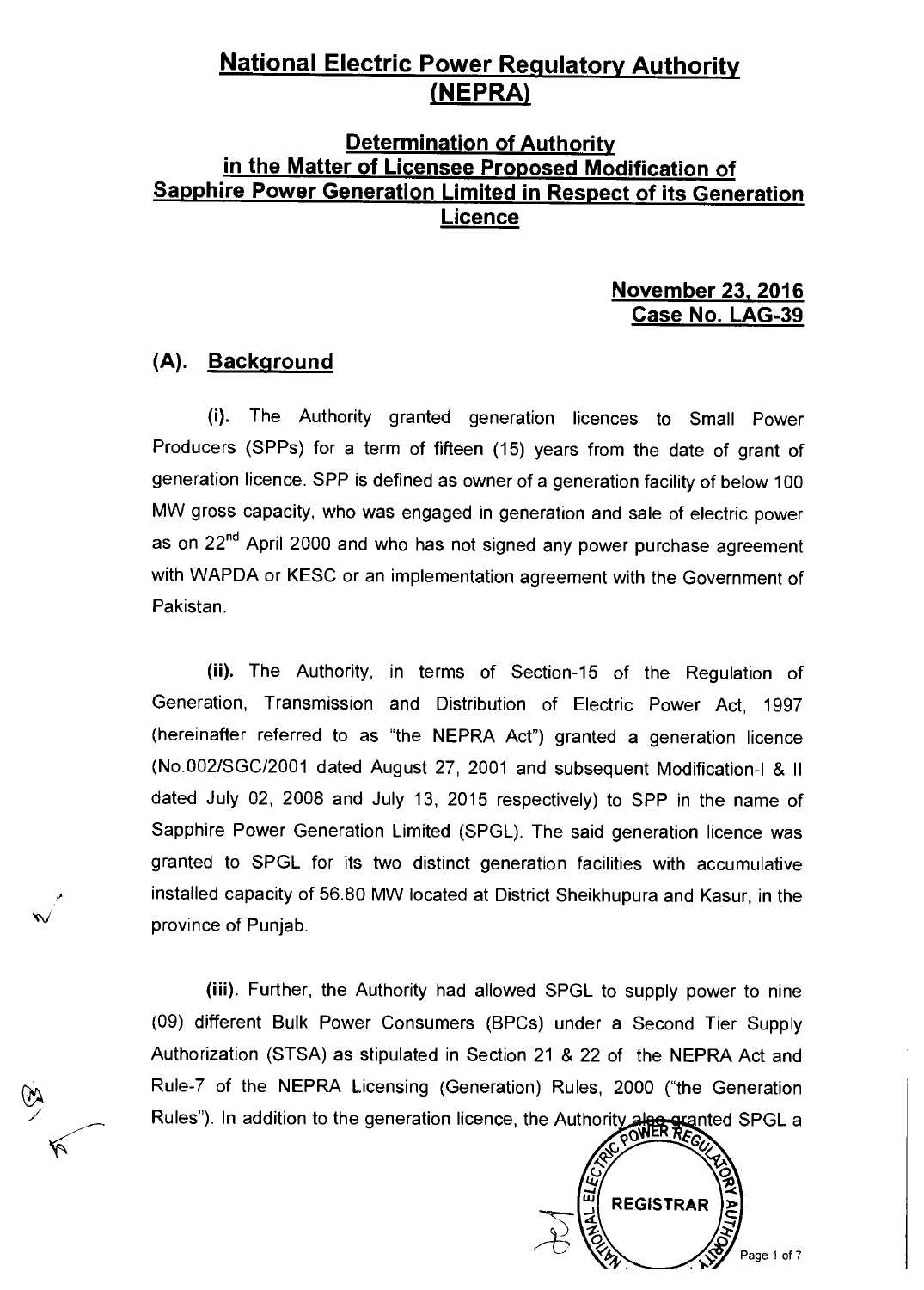distribution licence (No. 11/DL/2006, dated October 20, 2006) pursuance to the Article-7 of its generation licence.

### **(B). Communication of Modification**

(i). In accordance with Regulation-10(2) of the NEPRA Licensing (Application & Modification Procedure) Regulations, 1999 ("the Licensing Regulations"), SPGL communicated a Licensee Proposed Modification (LPM) in its above mentioned generation licence on August 25, 2016.

(ii). In the "text of the proposed modification", SPGL submitted that the term of SPGL's generation license No. 002/SGC/2001 is only valid for fifteen (15) years, ending on August 26, 2016. However, after the modification-II dated July 13, 2015 approved by the Authority the remaining life of the power generation facility is twenty five (25) years from the modification date. Therefore, SPGL requires further extension in the generation license, in order to make it consistent with the modification and term of the bilateral agreements.

(iii). Regarding the "statement of the reasons in support of the modification", SPGL stated that the requested modification would benefit BPCs, as it would ensure that generation capacity continues to be available and maintained.

(iv). Regarding the "statement of the impact on the tariff, quality of service and the performance by the licensee of its obligation under the licence", SPGL stated that the proposed extension in the term of licence would not have any adverse impact on the tariff, quality of service and its performance under the granted generation licence.

## **(C). Processing of the Modification**

ti

ᡬ

(i). After completion of all the required information as stipulated under the Regulation-10(2) and 10(3) of the Licensing Regulations by SPGL, the Registrar published the communicated LPM in one English and one Urdu daily newspaper on September 02, 2016, informing the general public and other rewspaper on September 02, 2016, informing the general public and other

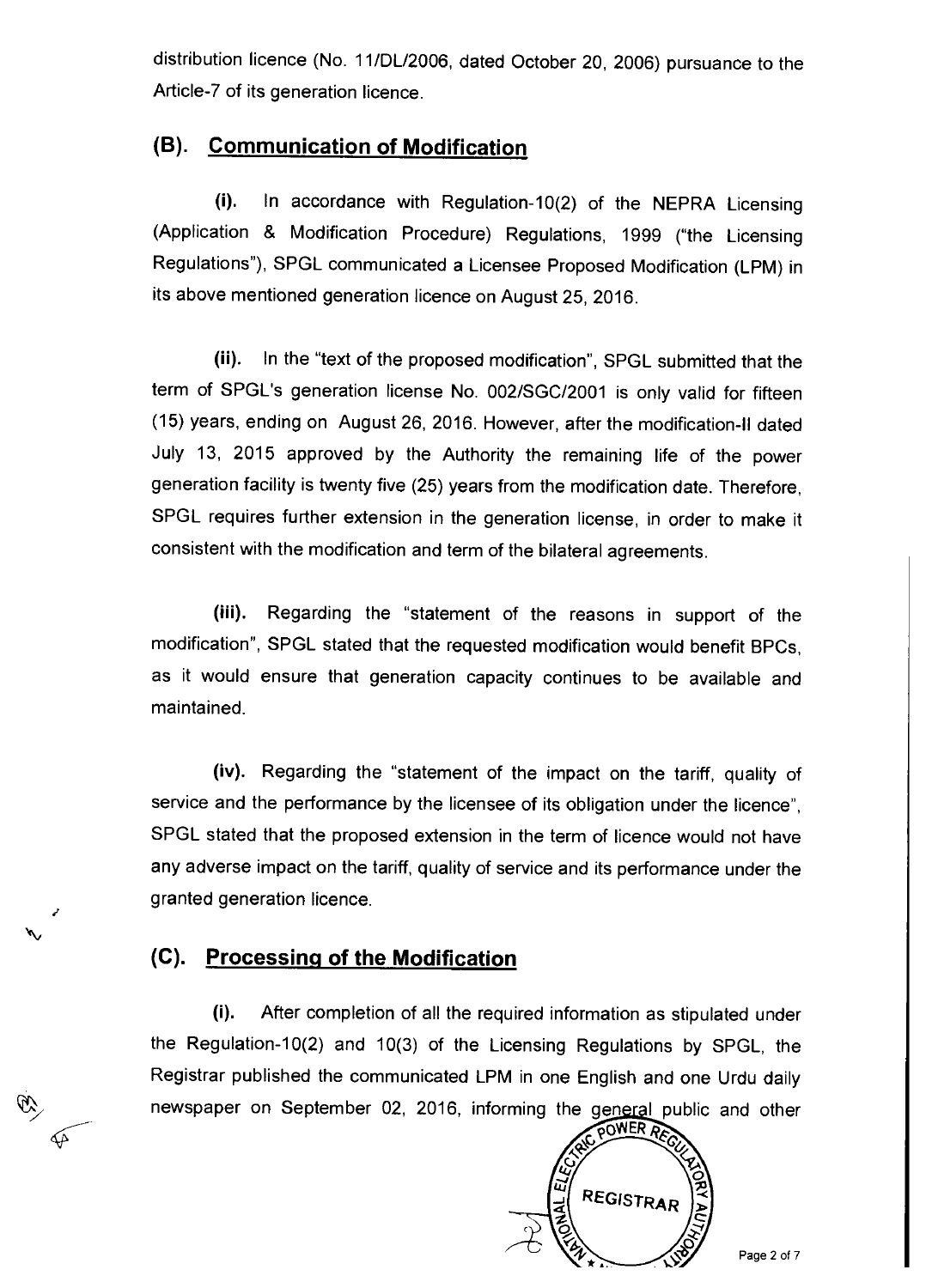stakeholders about the LPM under the Regulation-10(4) of the Regulations. Further, the Registrar invited the said stakeholders for submitting their views/comments on the LPM.

(ii). Apart from the above, separate letters were also sent to government ministries/their attached departments and various representative organizations. Through the said letters, the stakeholders were informed about the communicated LPM and publication of its notice in the press. Further, the said stakeholders were invited to submit their views and comments for the assistance of the Authority.

#### **(D). Comments of Stakeholders**

₩

(i). In reply to above, the Authority received comments from Board of Investment only. The salient points of the comments offered by the said stakeholder are summarized in the following paragraphs:-

> **(a).** Board of Investment in its comments submitted that energy sector is the priority sector of the Government to cater the short fall in the country. Board of Investment being an investment promoting and facilitating agency has also been making its efforts to attract investors in the energy sector. Board of Investment understands that affordable and smooth supply of energy is the backbone for industrial growth as well as attracting foreign direct investment in the country. All such proposals are supported subject to consumer friendly and competitive tariff and completion of all codal/technical formalities under rules and regulations.

(ii). The above comments of Board of Investment were examined and found to be supportive to the LPM. Therefore, it was considered appropriate to proceed further with the communicated LPM as stipulated in the Licensing Regulations and the Generation Rules.

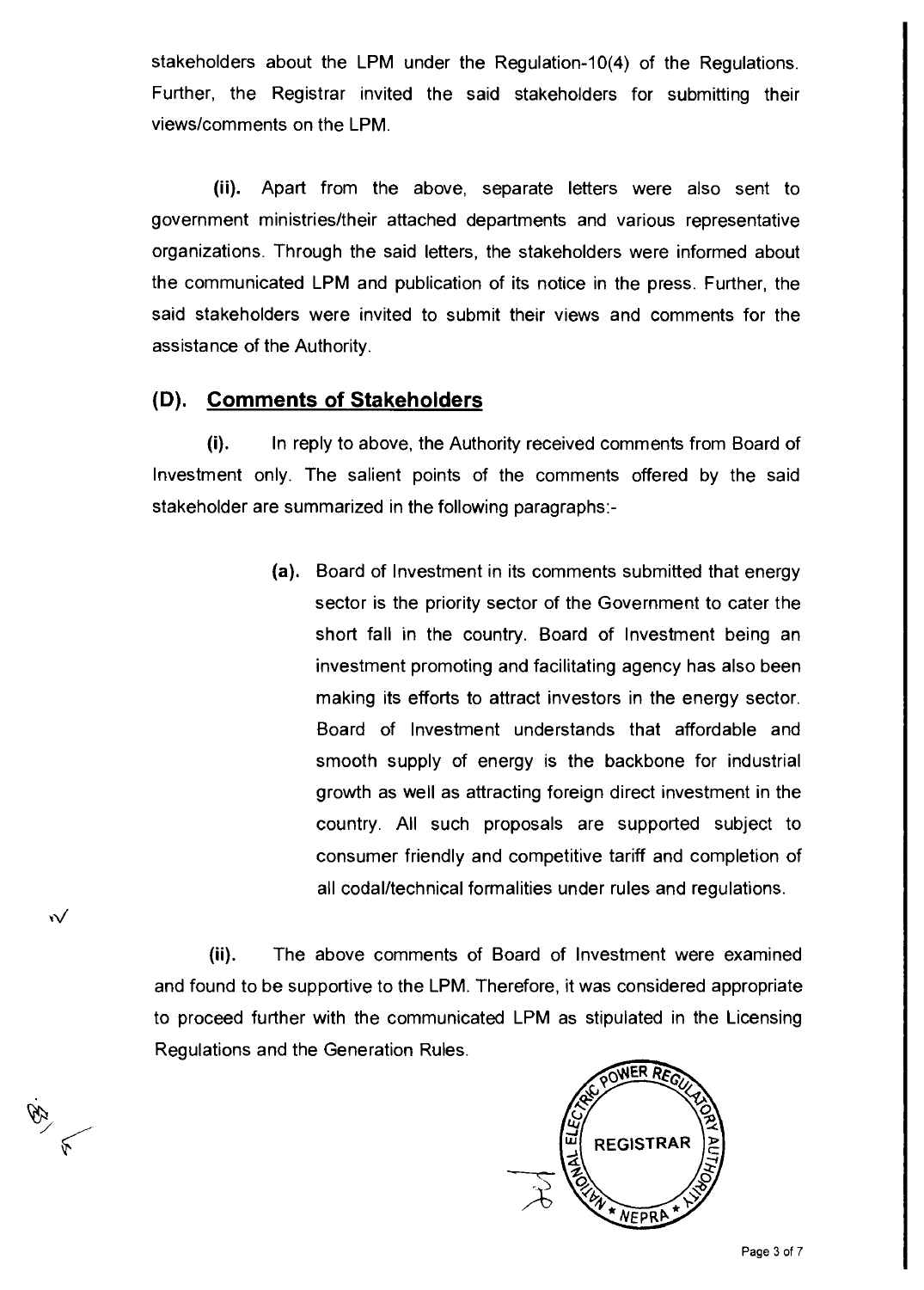## **(E). Analysis of the Authority**

(i). The Authority examined the entire case in details including the already granted generation licence, the communicated LPM, comments of the stakeholder, relevant rules and regulations.

(ii). The main features of the application under consideration are that the licensee/SPGL has communicated the LPM for extension of term of its generation licence (No.002/SGC/2001 which was granted by the Authority on August 27, 2001, for a period of fifteen (15) years. The term of generation licence expired on August 26, 2016. The said generation licence was granted to SPGL for its two distinctly located power plants (with accumulative installed capacity of 25.80 MW) located at 1-Km Warburton Road, Feroze Wattwan, District Sheikhupura (Plant-I) and 64-Km Multan Road, Jamalabad Jumber Khurd, District Kasur (Plant-II).

(iii). The generation licence was modified (through the modification-I dated July 02, 2008) by excluding 1x5.30 MW of the diesel engines and addition of 2x2.70 MW gas engines in the licenced capacity thereby changing the total installed capacity of the generation facilities from 25.80 MW to 25.90MW. The said addition/deletion of units was carried out in plant-I of the licensee/SPGL.

(iv). The generation licence was further modified (through the modification-II dated July 13, 2015) for installation of 4x6.4 MW Wartsila made diesel engines at plant-I of the licensee. Through the modification-II the capacity of the generation facilities of the licensee/SPGL was enhanced from 25.90 MW to 56.80 MW;

(v). Regarding the current LPM communicated by the licensee/SPGL, it is observed that the licensee has sought 24 years extension in the term of its generation licence based on the useful life of the latest installed units (i.e. Unit No. 7-10 of plant-I) which were commissioned in 2015.

 $\sqrt{}$ 

(vi). The Authority considers that the communicated LPM is in line with Rule-5 of the Generation Rules which mentions **showled Respectively** where an **Rule-5** of the Generation Rules which **M** is in line with<br> **A.**<br> **A.**<br> **P.**<br> **Page 4 of 7**<br>
Page 4 of 7

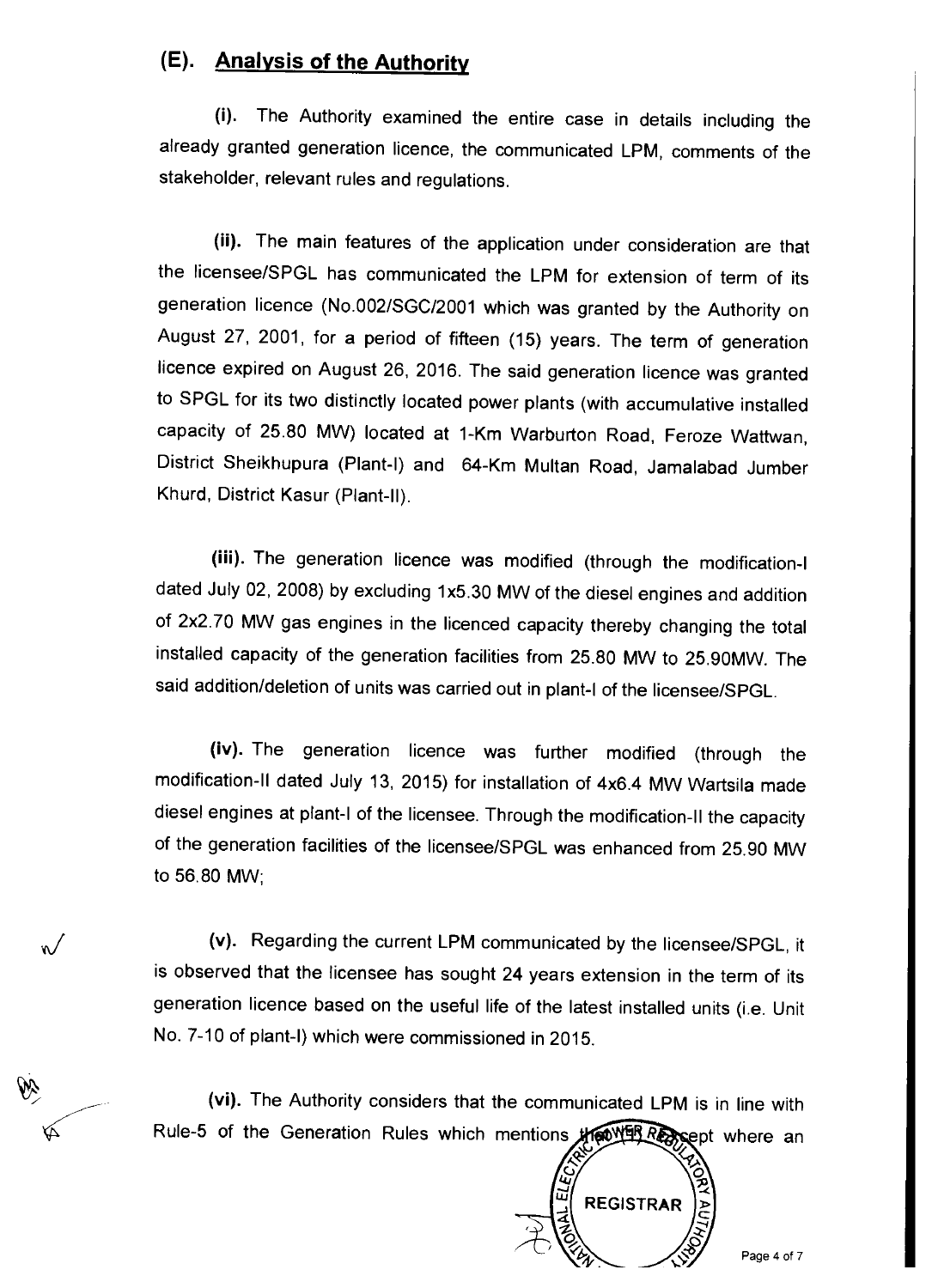applicant for a generation licence consents to a shorter term, the term of a generation licence shall commensurate with the maximum expected useful life of the units comprised in a generation facility demonstrated to the satisfaction of the Authority and (2). Upon the expiry of the term of the generation licence, unless revoked earlier in accordance with these rules or the terms of the generation licence, the generation licence may be renewed by the Authority for such further term as it may deem appropriate in the manner provided for in the generation licence keeping in view the remaining maximum expected useful life of the units comprised in the generation facility, the performance of the licensee during the then expiring term and the interests of the consumers and the electric power industry as a whole. In this regard, it is observed that unit 7-10 of plant-I of the licensee having twenty five (25) years of useful life were commissioned in 2015 and the maximum expected remaining useful life of these units is twenty four (24) years.

(vii). In terms of Regulation-10(5) of the Licensing Regulations, the Authority is entitled to modify a licence subject to and in accordance with such further changes as the Authority may deem fit if, in the opinion of the Authority such modification (a). does not adversely affect the performance by the licensee of its obligations; (b). does not cause the Authority to act or acquiesce in any act or omission of the licensee in a manner contrary to the provisions of the NEPRA Act or the rules or regulations made pursuant to it; (c). is or is likely to be beneficial to the consumers; (d). is reasonably necessary for the licensee to effectively and efficiently perform its obligations under the licence; and (e).is reasonably necessary to ensure the continuous, safe and reliable supply of electric power to the consumers keeping in view the financial and technical viability of the licensee.

#### **(F). Approval of LPM**

 $\checkmark$ 

(i). The Authority is well aware that presently there is a severe shortage of electricity in the country and there is huge supply-demand gap. In view of this, the distribution companies are facing difficulties in serving their consumers. Due to the prevailing situation, the industrial units are forced to make their own arrangements to meet their electricity requirements for the provide

ũ REGISTRAR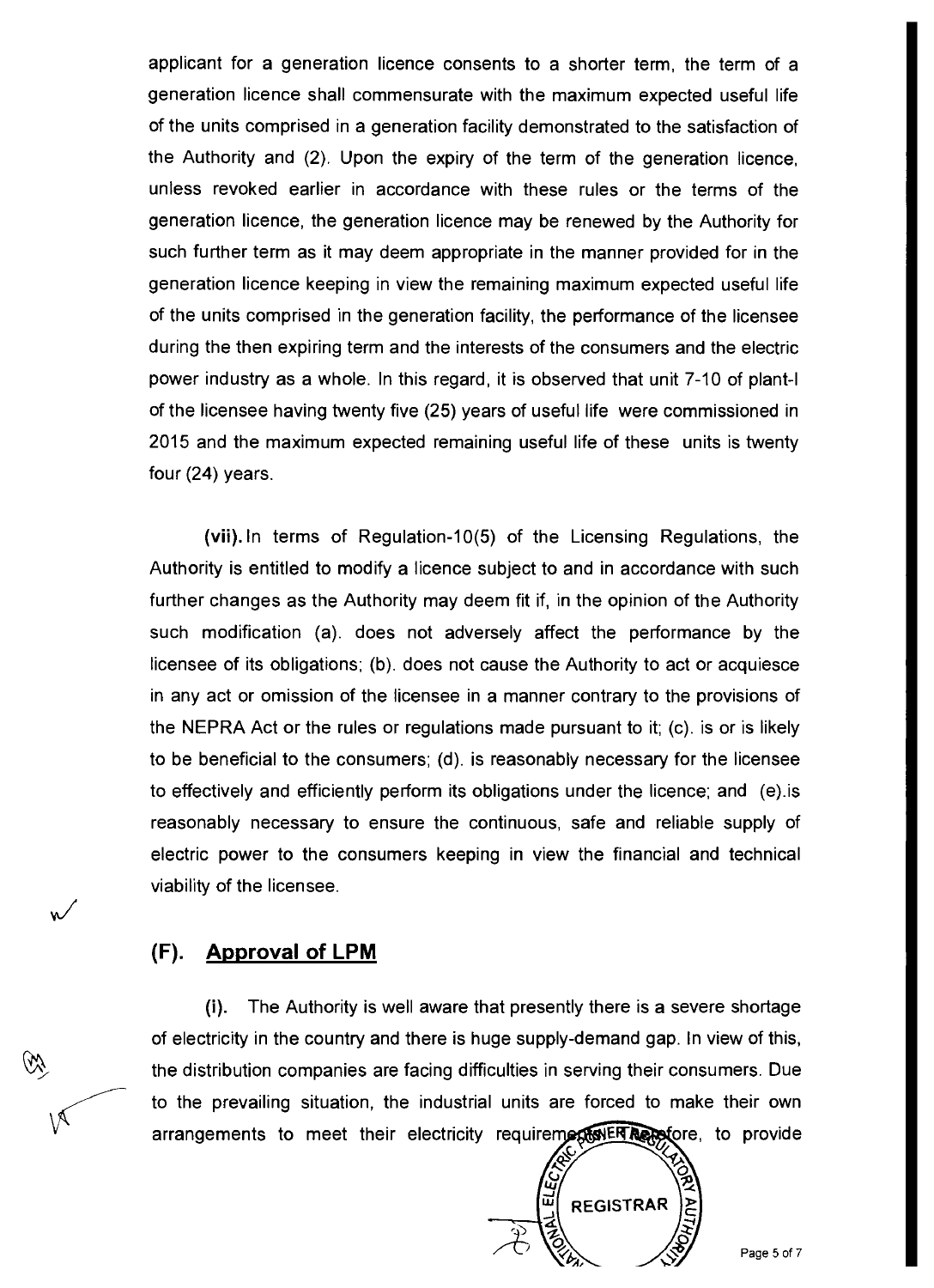uninterrupted electric power to the designated BPCs/industrial concerns, extension in the term of generation licence of SPGL is necessary. In view of the said, the Authority considers that the LPM communicated by of the licensee/SPGL for extension of the term of its generation licence is plausible.

(ii). The Authority is of the considered view that proposed extension in the term of generation licence will not have any adverse effect on the performance of the licensee of its obligations under the existing generation licence. Further, the LPM has not caused the Authority to act or acquiesce in any act or omission of the licensee in a manner contrary to the provisions of the NEPRA Act or the rules or regulations made pursuant to the NEPRA Act. The communicated LPM will be beneficial to the BPCs as reliable electric power will be available to them for a longer period of time. The Authority considers that the communicated LPM is reasonably necessary for the licensee to effectively and efficiently perform its obligations under the generation licence to ensure the continuous, safe and reliable supply of electric power to its BPCs keeping in view the financial and technical viability of the licensee.

(iii). About the impact on the tariff of the communicated LPM, it is clarified that the tariff between the licensee/SPGL and its designated BPCs is a bi-lateral arrangement without affecting any third party. The communicated LPM will not have adverse impact on the tariff as the same is to be dealt under the provisions of the bi-lateral agreement which is not linked with the communicated LPM. In this regard, it is further clarified that under Section-7(3)(a) of the NEPRA Act, determining tariff, rate and charges etc. is the sole prerogative of the Authority and SPGL is directed to charge the power purchasers/BPCs only such tariff which has been determined, approved or specified by the Authority. In view of the said, the Authority is satisfied that the communicated LPM will not have any adverse impact on the tariff. Further, the Authority is convinced that the extension in the term of licence will not have any adverse impact on the quality of service of the licensee under its existing generation licence.

 $\checkmark$ 

(iv). The Authority is satisfied that the licensee/SPGL has complied with all the requirements of the Licensing Regulations and Generation Rules pertaining to the modification. Therefore, the Autbertreasedy approves the

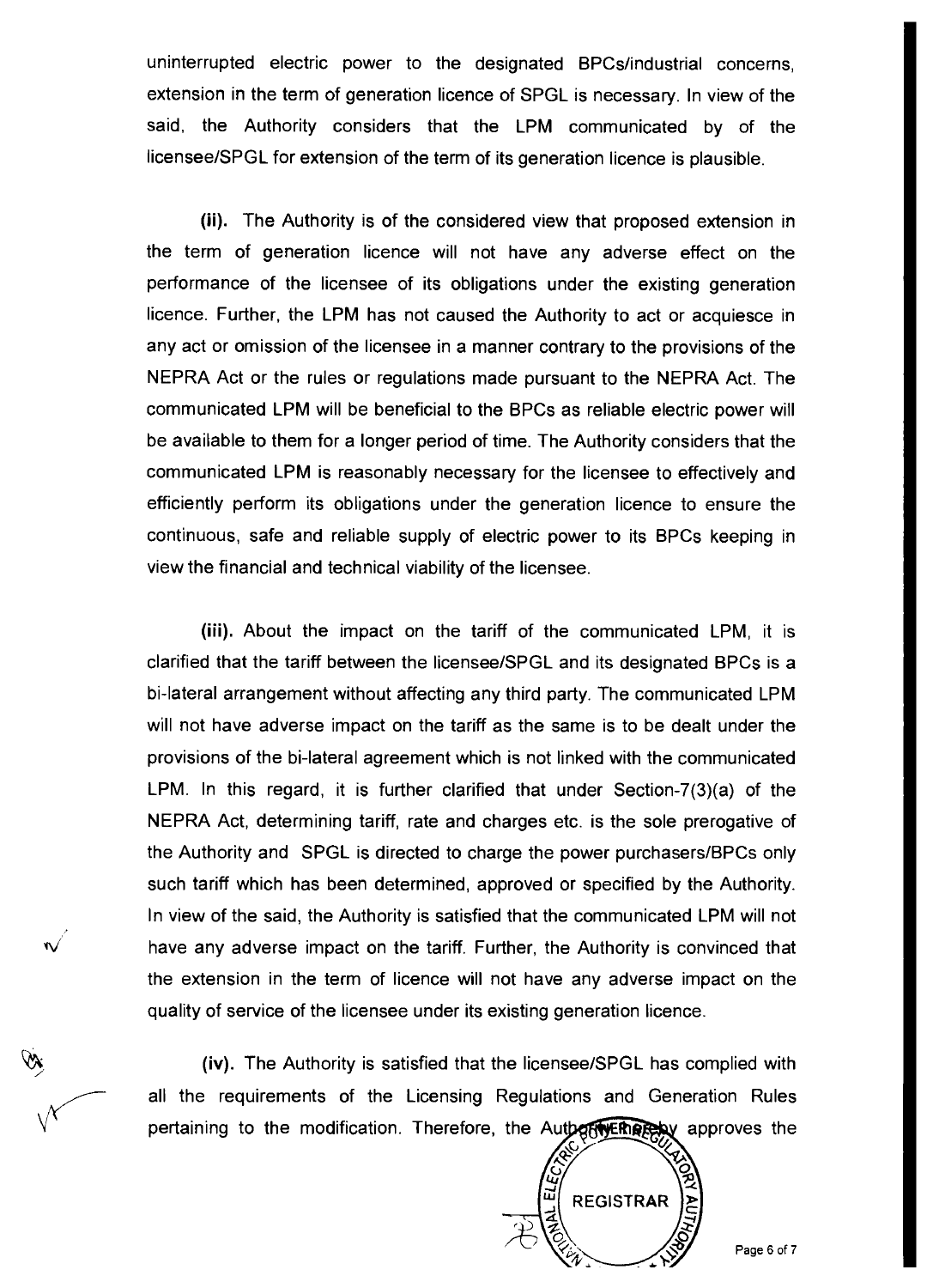communicated LPM in terms of Regulation-10(11)(a) of the Licensing Regulations, without any changes. Accordingly, the generation licence (No. 002/SGC/2001, dated August 27, 2001, Modification-I dated July 02, 2008 and modification-II dated July 13, 2015) in the name of SPGL is hereby modified. The changes in "Face Sheet" of the generation licence are attached to this determination. The grant of the LPM will be subject to the provisions contained in the NEPRA Act, relevant rules framed there under, terms & conditions of the generation licence and other applicable documents.

#### **Authority**

Maj. (R) Haroon Rashid (Member)

Snew Syllist

Syed Masood-ul-Hassan Naqvi (Member)

Himayat Ullah Khan (Member/Vice Chairman)

 $\mathcal{W}$  Tariq Saddozai (Chairman)